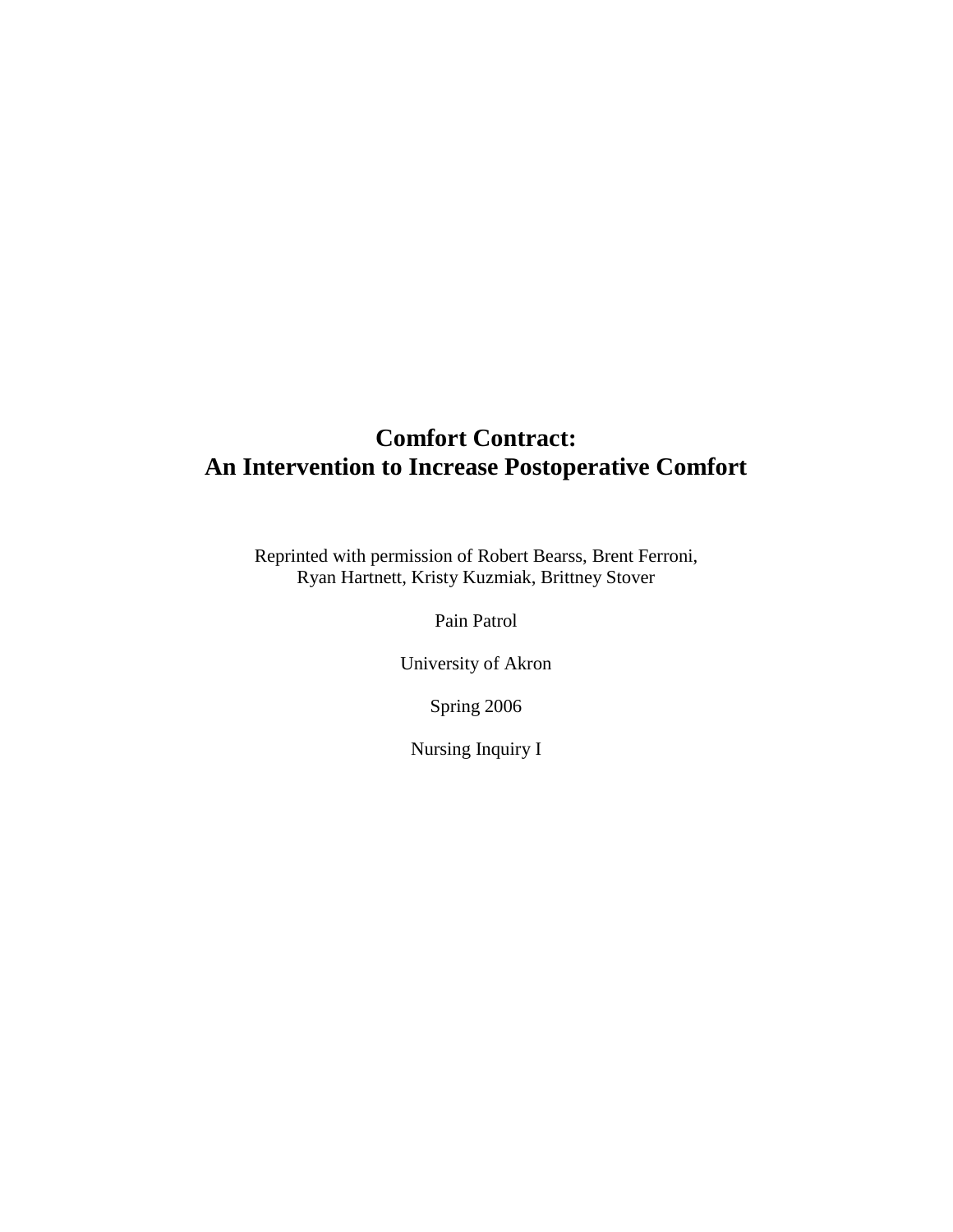### Pain Patrol 2

# Table of Contents

- I. Introduction Paragraph
	- A. Problem Statement
- II. Literature Review
	- A. Purpose Statement
- III. Conceptual Framework
	- A. Research Question
- IV. Methods
	- A. Design
	- B. Sample/Setting
	- C. Recruitment/Protection of Human Rights
	- D. Training
	- E. Data Collection
	- F. Independent Variable
	- G. Dependent Variable
	- H. Primary Statistics
	- I. Expected Findings
	- J. References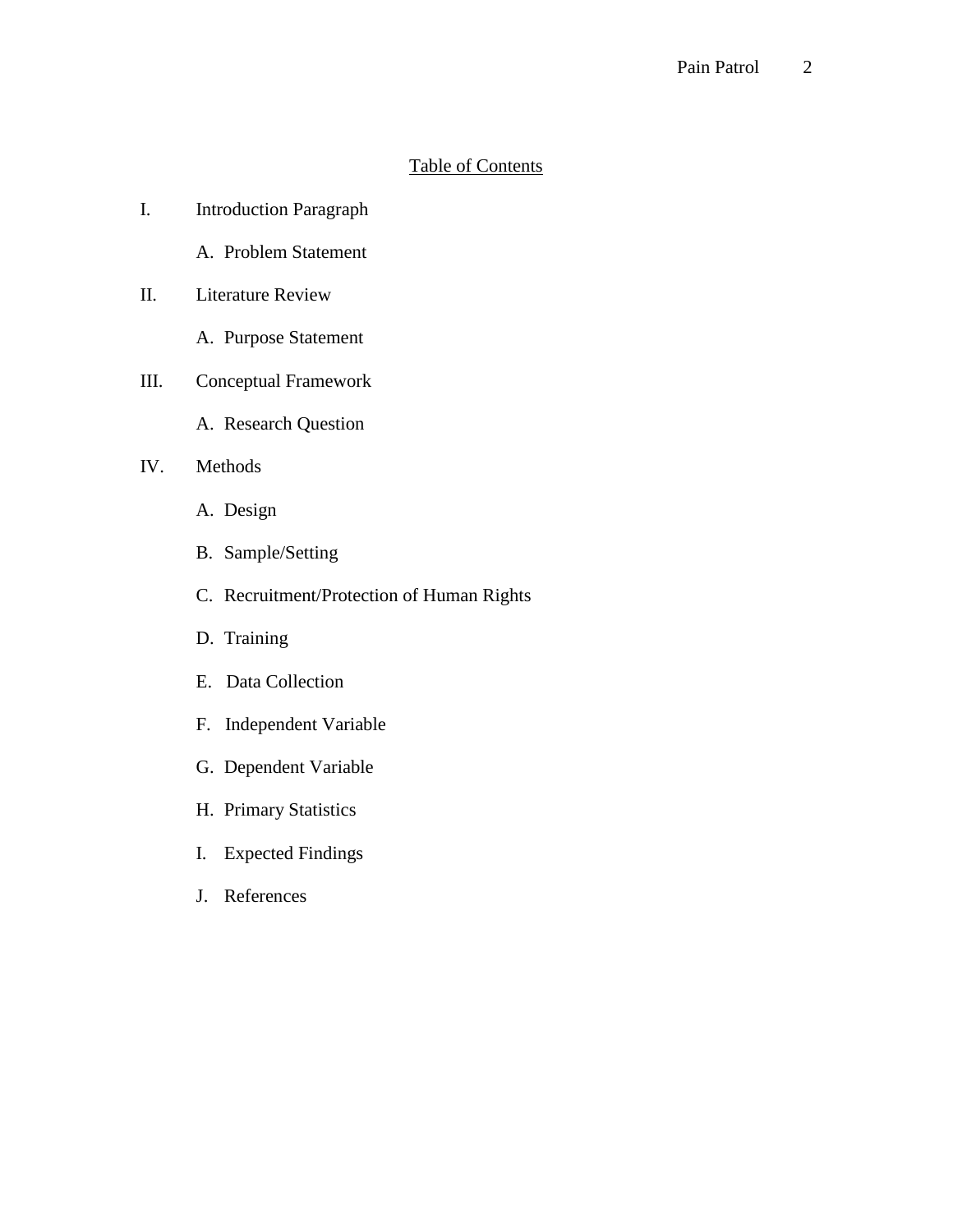### Pain Patrol 3

# Table of Contents

# Appendix

- A. Conceptual Framework
- B. Pain Assessment Tool
- C. General Comfort Questionnaire
- D. Comfort Contract Intervention Protocol
- E. Comfort Contract
- F. Patient Demographic Sheet
- G. Nursing Comfort Contract Checklist
- H. Research Schedule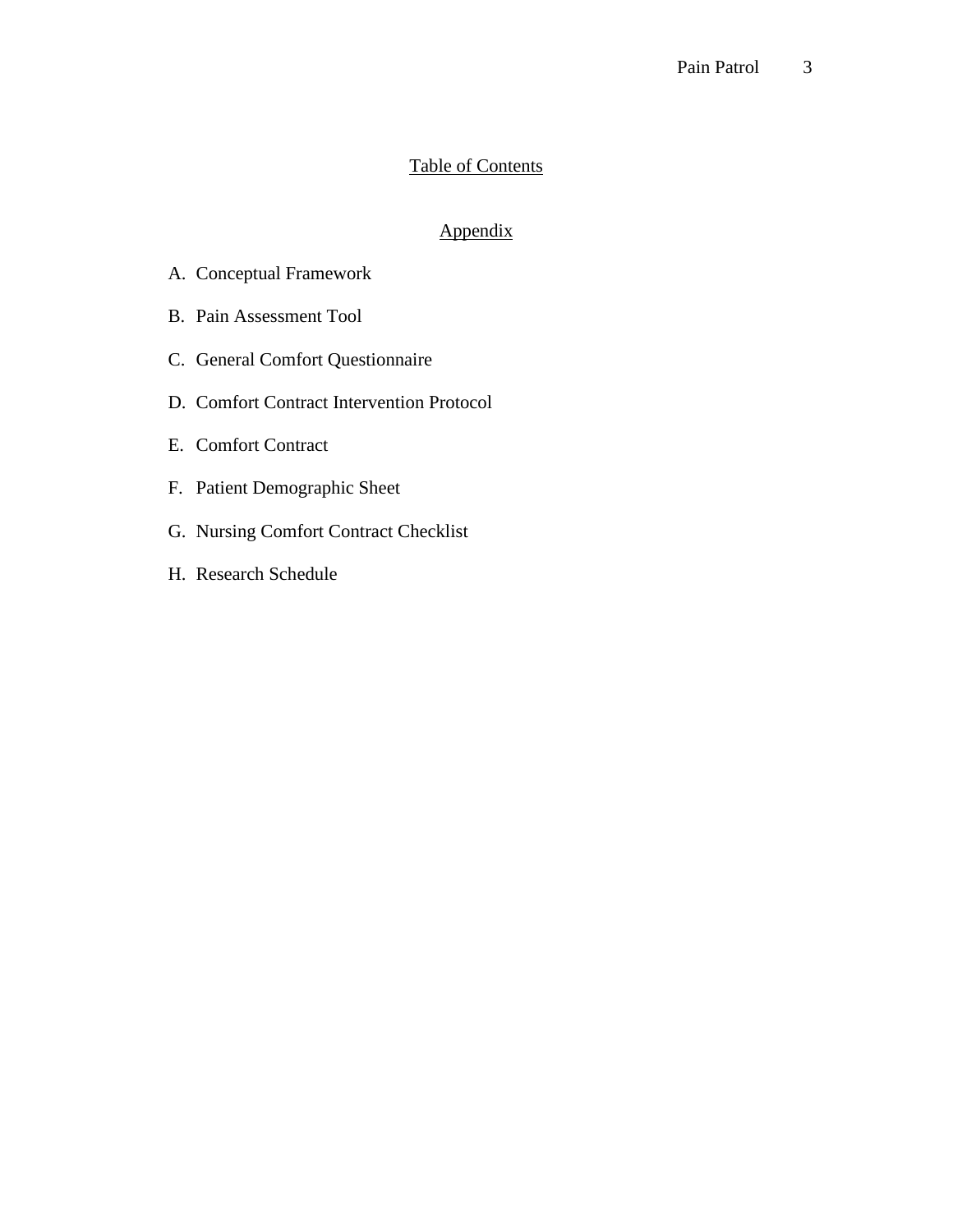# Comfort Contract: An Intervention to Increase Postoperative Comfort *Introduction*

Coronary Artery Bypass Graft (CABG) surgery is performed approximately 350,000 times annually in the United States, making it the most commonly performed major operation (Medicinenet, 2005). Post operative pain is the most frequent complication of this surgery and, as a result, nursing research has addressed this issue with marginal outcomes. The link between comfort and pain has not been clearly identified, but it has been documented when nurses intervene in a positive way to improve the patient's comfort, this has a positive affect on the whole person (Kolcaba, 1992). One possible intervention is the development of a comfort contract between the patient and nurse. The American Society of Perianesthesia Nurses (ASPAN) guideline provides the framework for an implementation of a comfort contract in this patient milieu. The **problem** this study seeks to address is how to increase patient comfort in post-operative patients who will receive cardiac bypass surgery.

### *Literature Review*

Watson, Stevens, Katz, Costello, Reid, & David (2004) cited studies that established patients in the cardiovascular setting, including postoperative cardiac bypass surgery, have reported considerable unrelieved pain. Pain has been one of the main reasons for readmission and emergency room visits postoperatively. In fact, studies have demonstrated that a majority of this patient population has received inadequate pain management while hospitalized. In addition, previous studies demonstrated that pain education material provided was either minimal or non-existent; despite the Joint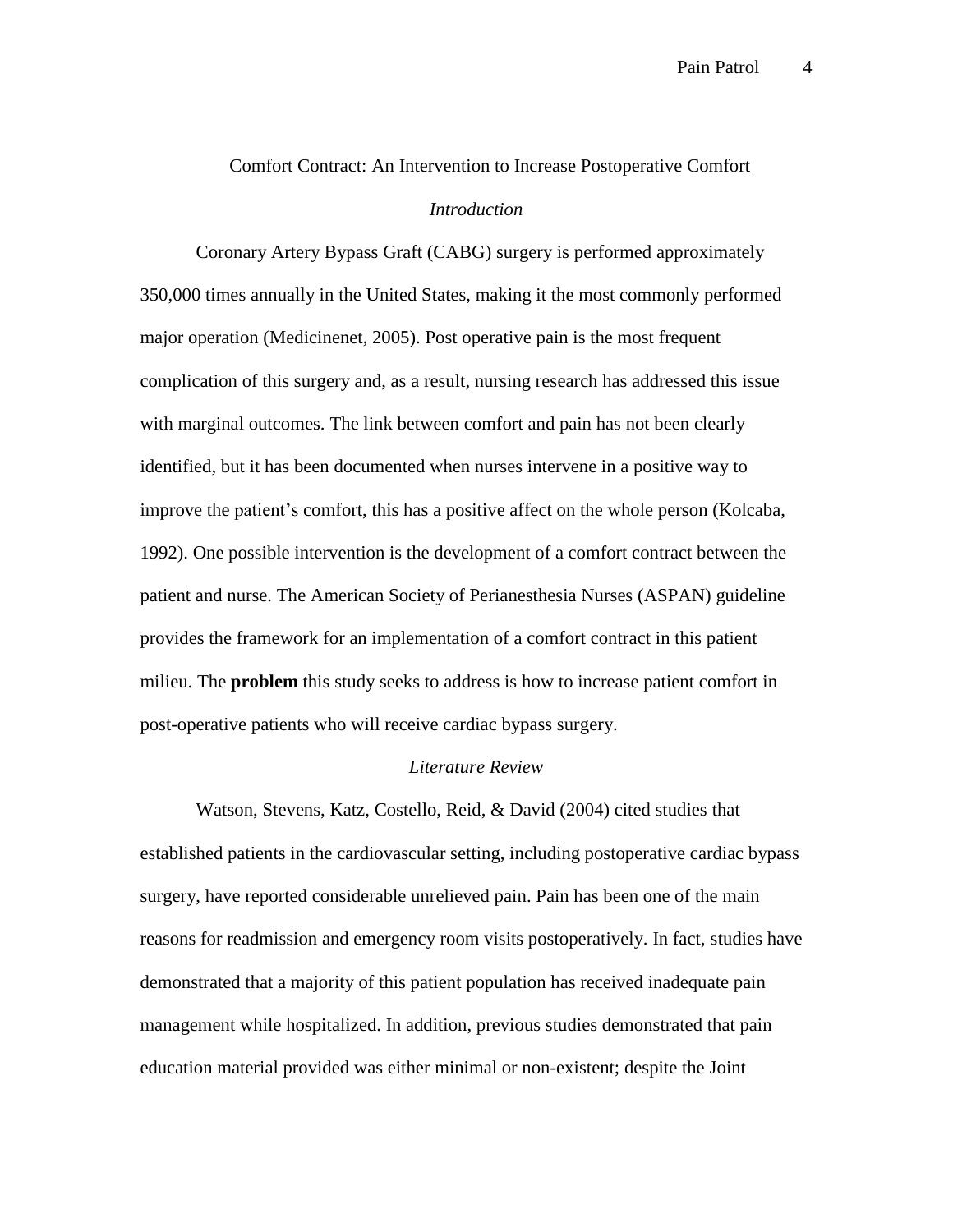Commission for Accreditation of Healthcare Organizations emphasis on the improvement of pain education and management (Watson et al., 2004). Therefore, this population exhibits that conventional means of pain management have been ineffective and warrants further study into adequate pain management. A comfort contract may help bridge the gap between pain education and pain management because of its focus and integration on both of these experiences. The **purpose** of this study will be to measure the effectiveness of a comfort contract on increasing comfort therefore increasing pain control with patients in the first five days post-operative cardiac bypass surgery.

Comfort is a basic human need essential to all human beings. The definition of comfort is complex and multidimensional (Kolcaba, 1992); within the nursing context comfort impacts patient outcomes. The extent of this impact is important because of its implications in other patient populations within the nursing spectrum.

The nurse plays a fundamental role planning interventions that meet the patient's need for comfort in order to promote positive patient outcomes. Morse (2002) describes the nurse's role as a feedback loop, enabling the nurse to 'read' the patient and determine the effectiveness of the comfort strategy. Nurses need to incorporate the patient as a "co participant" or partner in care to promote positive comfort outcomes (Malinowski & Stamler, 2002).

Cameron indicates that patients are not passively waiting for comfort to occur to them – they are in a constant state of actively working toward increasing their own comfort (1993). Nurses must include their patients in the nursing process by allowing the patient to assess their own particular needs. This provides a framework in which both the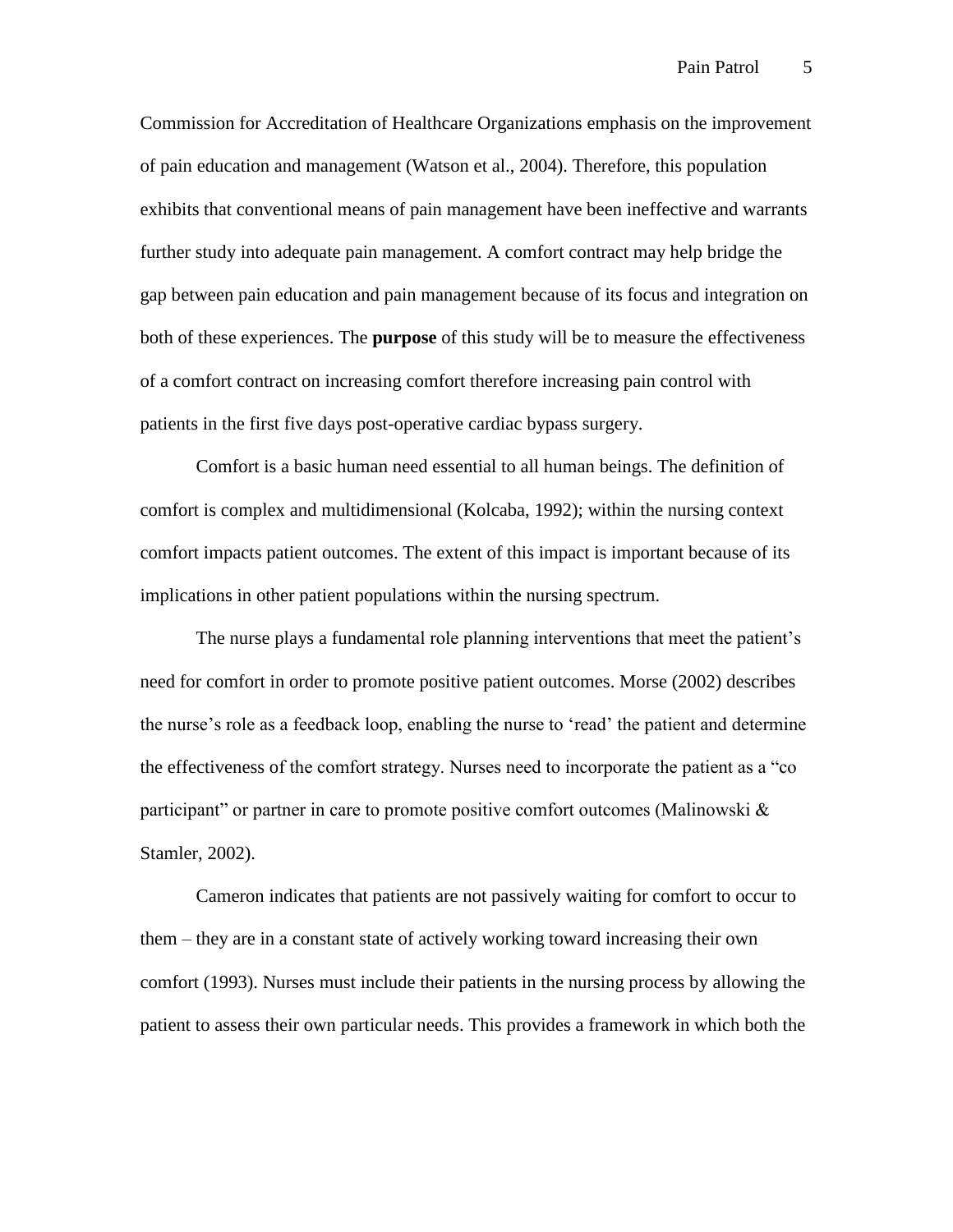nurse and the patients collaborate to achieve a mutual goal: to increase the patient's personal level of comfort and thereby augment the healing process in a positive manner.

Comfort is increased when the patient's total state of being; physical, psychological, spiritual, and social is in a state of relief, ease and/or transcendence (Kolcaba, 1991). It is practical to infer that comfort is a desirable outcome of prescribed nursing interventions because it promotes physical and psychological performance. Kolcaba and Wykle (1997) have proposed, "Comfortable patients heal faster, cope better, become rehabilitated more thoroughly, and die more peacefully than do the uncomfortable (p.12)." In addition, Cameron states (1993) and Kolcaba (1994) state that, "Comfort is a strengthening process; patients who lack comfort are weakened individuals  $(p.425)$ ."

### *Conceptual Framework*

This study's framework is based on Comfort Theory (Kolcaba, 2003) because it encompasses the ASPAN Pain Guidelines and holistic nursing interventions. These interventions guide nurses to design and promote comfort, or holistic outcomes. The midrange theory has been adapted to the perioperative setting, specifically cardiac bypass surgery. This particular conceptual framework (Appendix A) is multivariate and interrelationships are described within the scope of the study denoted by arrows.

The top line of this diagram has been extracted from the conceptual framework for variables testing Kolcaba's Comfort Theory. The combination of healthcare needs and nursing interventions in conjunction with intervening variables yield the patient's perception of comfort. Variables contained within the second line of this framework demonstrate their application to the Comfort Theory Concept. Preoperative expectations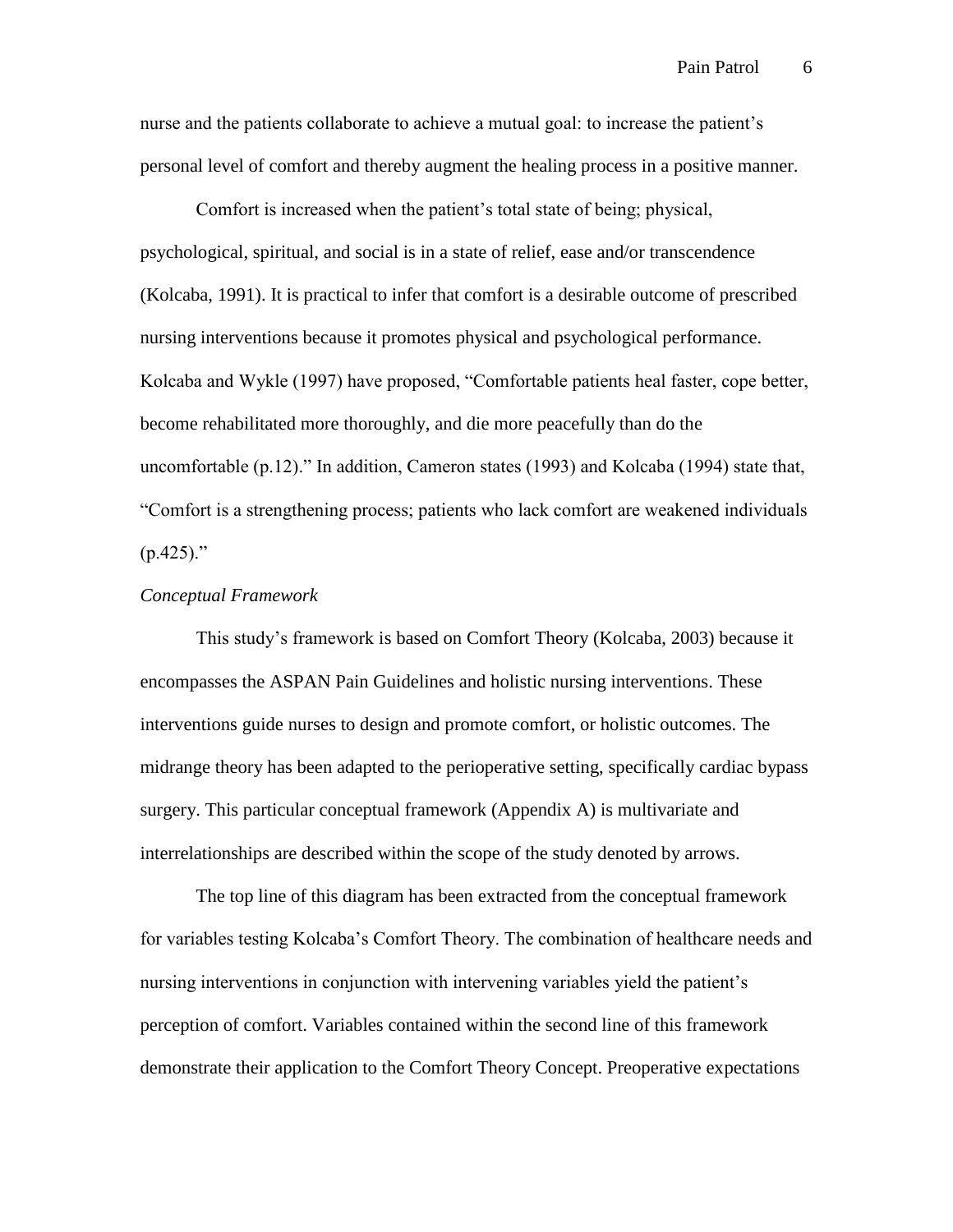in conjunction with the comfort contract and anxiety interact to yield comfort and increased pain control. The overall purpose of the framework is to attain increased comfort and therefore increase post operative pain control.

*Research Question.* Are comfort contracts signed pre-procedurally by patient's age 50-70 who will have cardiac bypass surgery associated with an increase in comfort and a decrease in pain post-operatively compared to a usual care group?

#### *Methods*

### *Design*

The experimental design will be conducted on 90 adult patients who are scheduled to undergo cardiac bypass surgery in an urban, northeast regional hospital. Upon signing informed consent with a Certified Registered Nurse Anesthetist (CRNA), the researchers conducting this study, randomization will be established into the experimental and control group. The patient population will consist of 45 patients in the experimental group who will complete a Comfort Contract (Appendix E) and 45 patients in the control group receiving usual treatment per hospital standards. A proposal will then be submitted to the Institutional Review Board (IRB).

#### *Sample/Setting*

Previous research using Kolcaba's comfort questionnaire suggests a medium effect size for the power analysis, in this case the alpha will be set at 0.10. A sample size of 45 patients for each group will be required to observe a significant difference between groups. The total sample size for this study accounts for approximately 8% attrition.

To be eligible for the study, the adults will be between the ages of 50 and 70, be fluent in English, and in the pre-operative period of a non-emergent cardiac bypass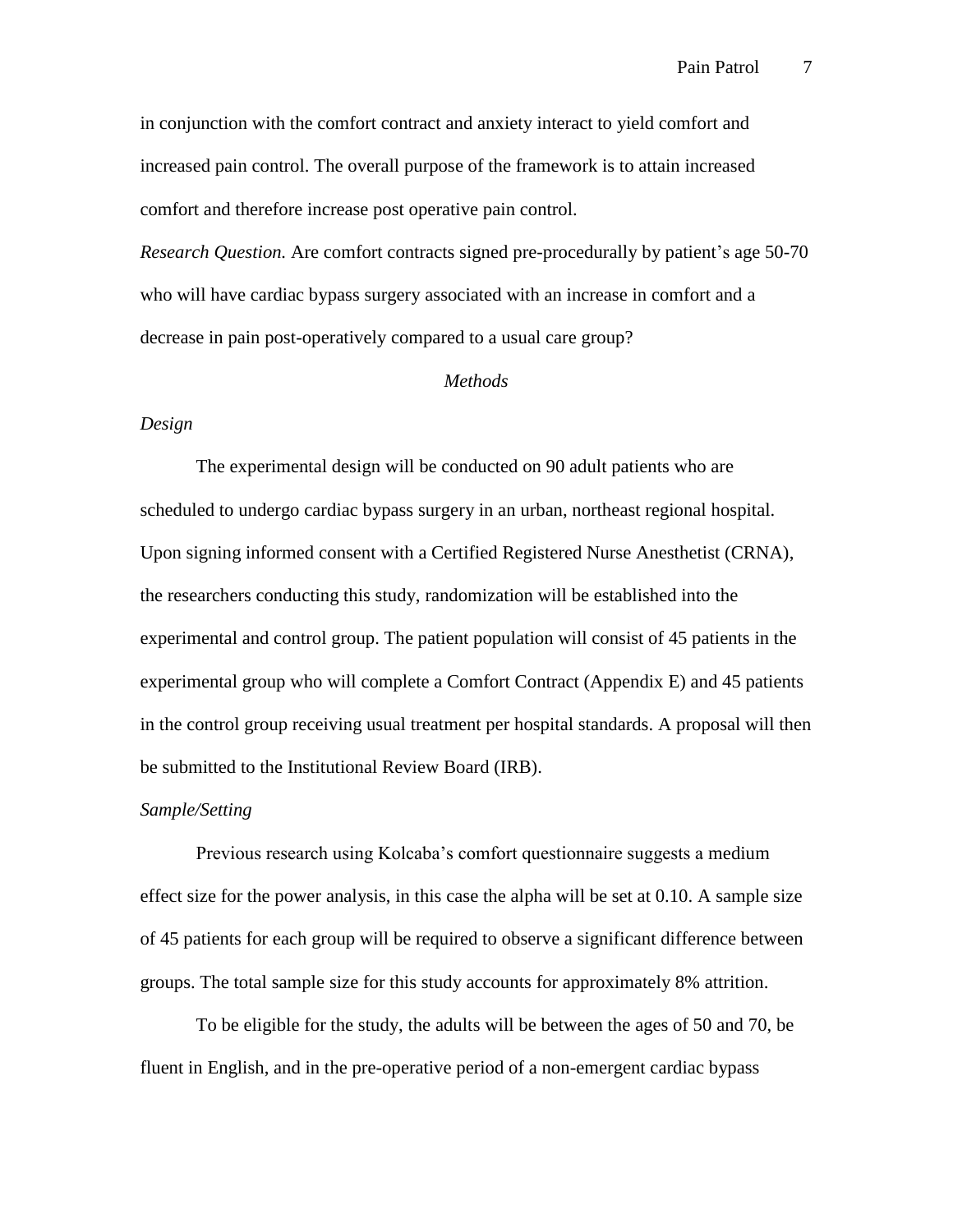surgery. Those with previous cardiac surgeries, cancer, chronic pain issues, and prior experience with a comfort contract or psychological disorders will be excluded.

The research assistants, unknown to the patient and uninvolved with his/her care, will choose candidates eligible for the study based on the inclusion/exclusion criteria per the demographic sheet (Appendix F). Possible candidates will be contacted by the research assistants. Information about the study, including the definition and use of the comfort contract, will be provided to the study participants.

#### *Recruitment/Protection of Human Rights*

Potential candidate's demographic sheets and history will be reviewed preoperatively by research assistants. The preoperative demographic sheet and/or patient's history will determine eligibility for the study. The participants will be given a brief explanation on the purpose of the study including the risks and benefits and patient confidentiality. It will also be explained to the patient that he/she may withdraw from the study at anytime without fear of punishment. As a reward for participating, each of the 90 adults participating in the study will be receive free parking for visitors during the course of their hospitalization.

Bulletins will be posted in participating-unit break rooms along with emails sent to staff nurses to explain the purpose of the study and for nurse recruitment. The research incentive will be two free movie passes for each nurse participating in the study. All incentives will be provided to the nurses after the completion of the study.

#### *Training*

Research assistants will be trained and tested to demonstrate an adequate knowledgebase regarding the use of both the General Comfort Contract (Appendix C)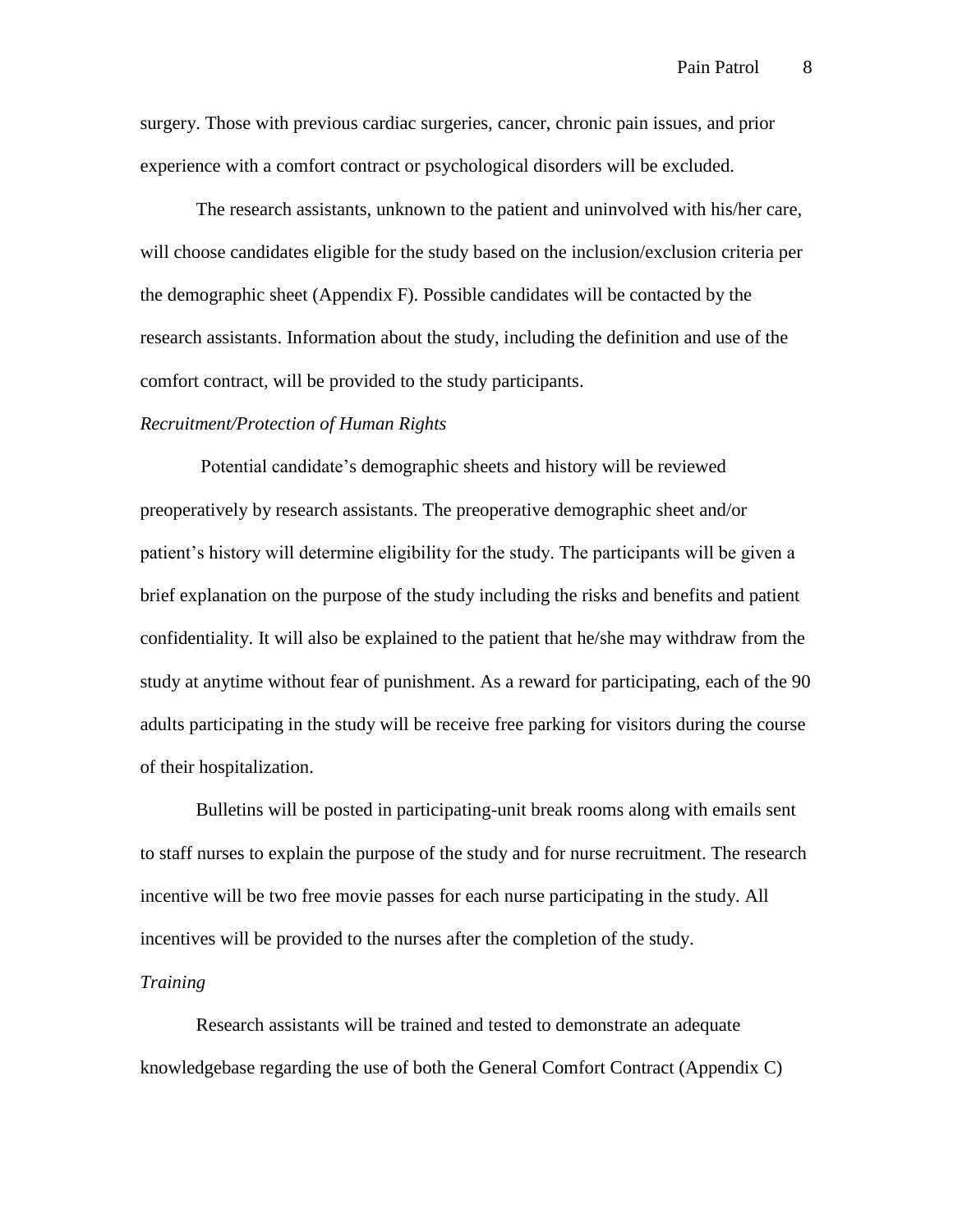and The Pain Assessment Tool (Appendix B) during a one-day seminar. Topics discussed during the educational session will include information including patient withdrawal from the study and completion of research instruments.

Participating nurses will be educated by a CRNA at the beginning of their shift on the purpose of the study, comfort contract (Appendix E), the research schedule (Appendix H), and the use of the nursing comfort contract checklist (Appendix G).

### *Data Collection*

The Comfort Contract will be handed out to the experimental group participants to complete during the twenty-four hour preoperative phase. All Comfort Contracts will be collected and the interventions will be listed on the nursing comfort contract checklist by the research assistants. The Comfort Contract, research schedule and nursing comfort contract checklist will be placed in the patients' chart under the 'research' tab on magenta colored paper.

The General Comfort Questionnaire (Appendix C) and Pain Assessment Tool (Appendix B) will be administered to both groups within 24 hours preoperatively, on post-op day one, day three (when increased ambulation result in increased pain levels) and day five (when patients are usually discharged from the hospital) (Watt-Watson et al., 2003). The patient will independently complete the General Comfort Questionnaire and the Pain Assessment tool, but the research assistant will be available to assist with either tool. If the patient is unable to complete or chooses not to complete the questionnaire by the end of the day, then he/she will be removed from the study.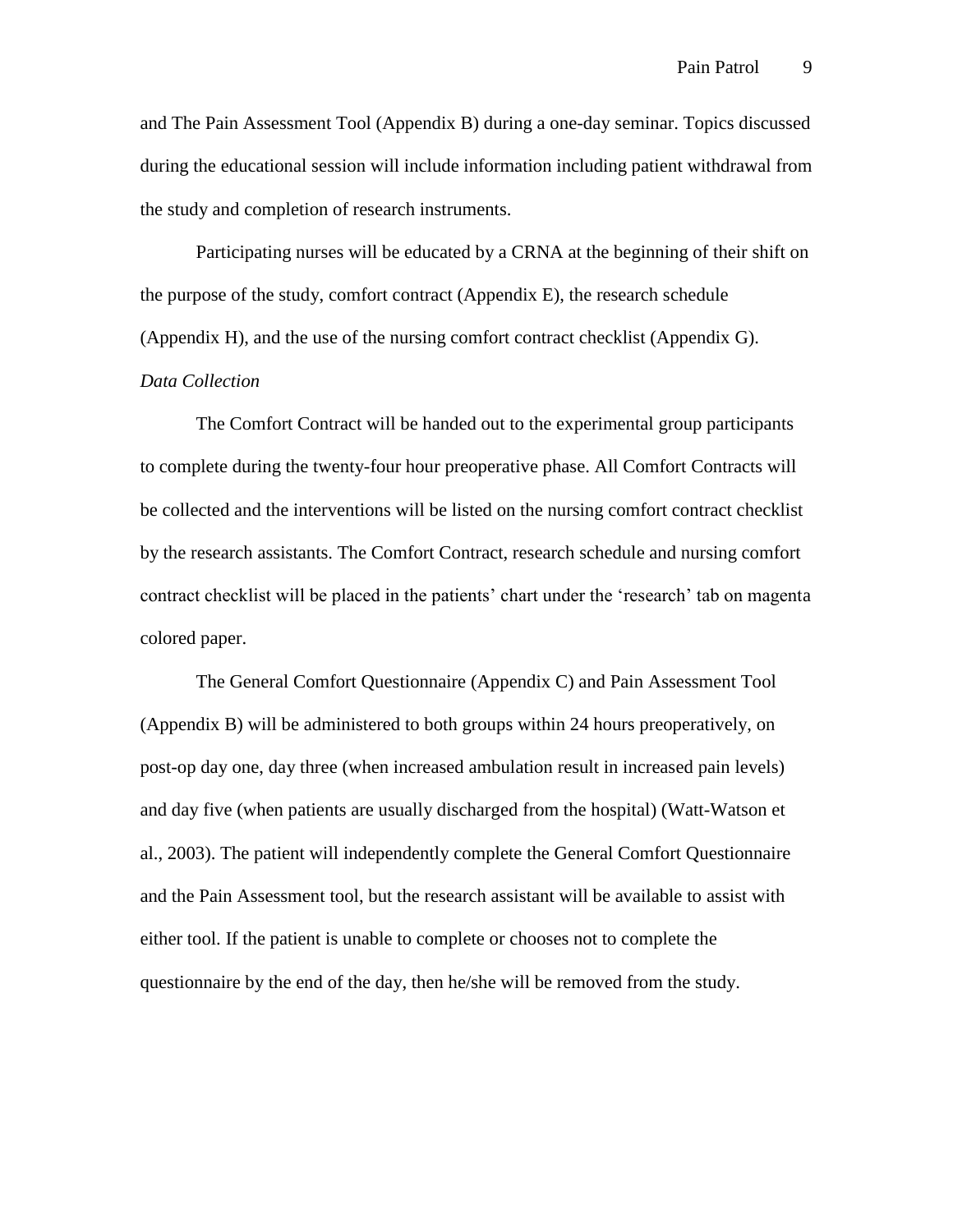### *Independent Variable (Comfort Contract)*

The intervention used in this study is intended to determine whether a preoperative comfort contact will have a positive effect on the patient's comfort and pain management postoperatively. Patients will be invited to participate in this study per the Comfort Contract Intervention Protocol (Appendix D). The experimental group will receive the Comfort Contract (Appendix E) and the control group will receive pain management per hospital protocol. To ensure the continuity of the study, the researchers (CRNA) will educate the primary nurse about the purpose of the study and comfort contract (Appendix E), the research schedule (Appendix H) and the use of the nursing comfort contract checklist (Appendix G).

#### *Dependent Variables*

In both groups, comfort will be measured by the patient with the Pain Assessment Tool (Appendix B) and the General Comfort Questionnaire (Appendix C). The Pain-O-Meter™ will be the pain assessment tool used in this study. In a correlational and comparative study with 279 rheumatoid arthritis, postoperative and laboring patients, the Pain-O-Meter<sup>™</sup> demonstrated moderate to high correlation with test-retest reliability values ranging from 0.68 to 0.84 ( $P < 0.001$ ) within patient population (Gastron-Johansson, 1996). In addition, good validity was demonstrated by a high correlation of 0.85 ( $P < 0.001$ ) between the word and visual analog scale in the postoperative patient population. The second tool, the General Comfort Questionnaire, is 48 self-report items tabulated by reverse scoring of negative items and adding the total (Kolcaba, 1997). The higher scores indicate increased comfort. This instrument provides measurements of comfort by manipulation of the environment (Kolcaba, 1997), which the staff nurses will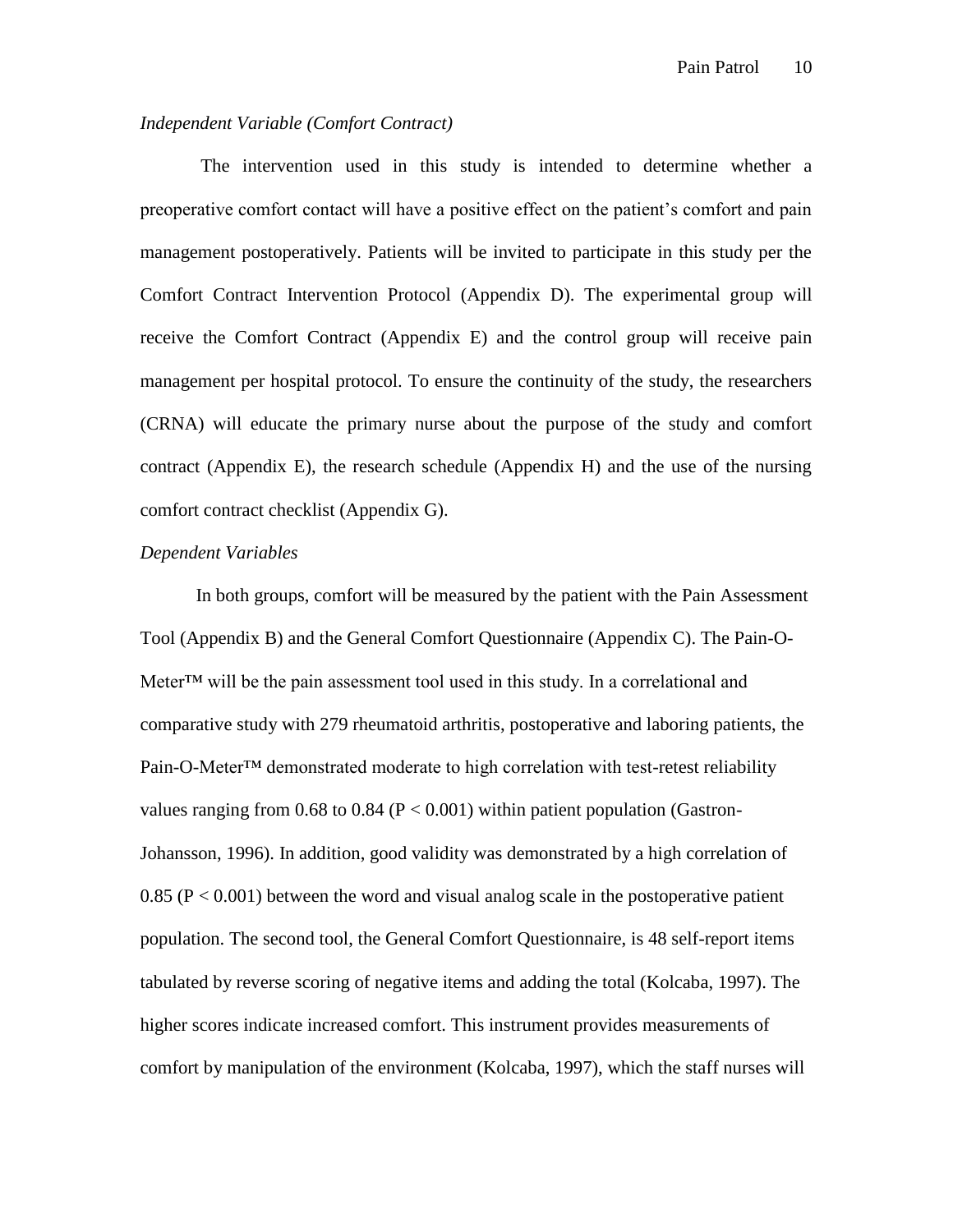be performing in response to the comfort contract. Previous reliability with a sample of 253 hospitalized patients revealed a Cronbach's alpha of .90 (Kolcaba, 1992).

These tests will be administered preoperatively, on day one, day three (when increased ambulation results in increased pain levels) and day five (when patients are usually discharged from the hospital) (Watt-Watson et al., 2003).

### *Primary Statistics*

The Pain Assessment Tool and General Comfort Questionnaire will be used to measure pain and comfort at four specific times as stated previously. A MANOVA test will be used to obtain the F statistic to measure the interaction between three time periods and two groups. The F-ratio statistic will then be computed by comparing the variability both **between** groups and **within** groups. The F-ratio statistic will be compared against an alpha of 0.10 (Polit & Beck, 2004).

### *Expected Findings*

The Pain Patrol research team believes that there will be significant increases in the level of comfort in the experimental group versus the control group. The study performed by Pain Patrol will be clinically applicable in the respect that by addressing the patients preoperative and CABG expectations in the postoperative period, patients will experience decreased anxiety, increased pain control and increased overall comfort during their hospitalization. The application of the comfort contract will demonstrate that when patients participate in their care, greater comfort and patient satisfaction will be achieved.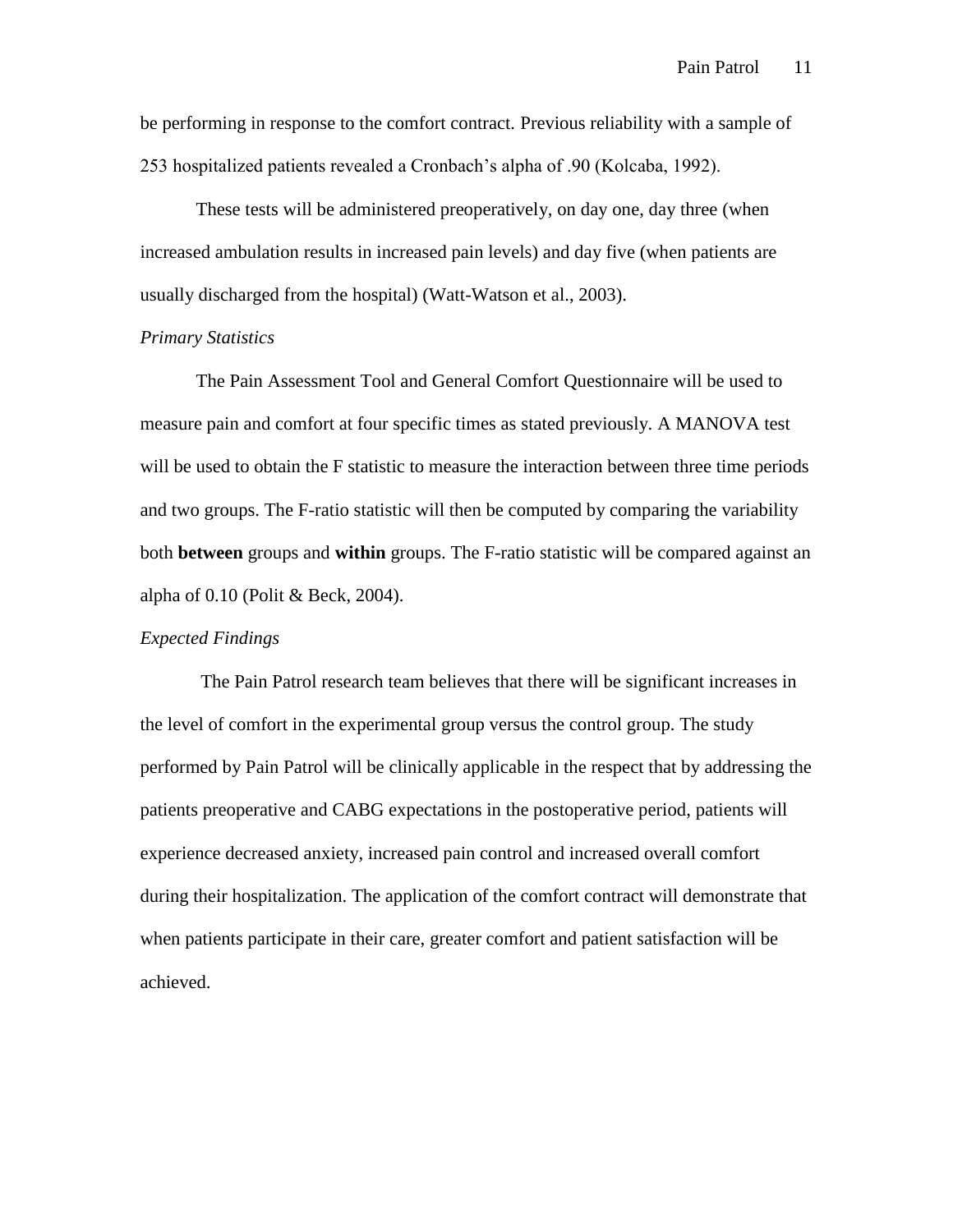### References

- American Society of PeriAnesthesia Nurses (ASPAN) (2003). ASPAN pain and comfort clinical guideline. [Electronic version]. *Journal of PeriAnesthesia Nursing,* 18, 232-236.
- Arthur, H., Daniels, C., McKelvie, R., Hirsh, J., & Rush, R. (2000). Effect of a preoperative intervention on preoperative and postoperative outcomes in low-risk patients awaiting elective coronary artery bypass graft surgery. [Electronic version]. *Annals of Internal Medicine,*133: 253-262.
- Cameron, B. (1993). The nature of comfort to hospitalized medical surgical patients. *Journal of Advanced Nursing,* 18, 424-436.
- *Coronary Artery Bypass Graft Surgery (CABG) (2004)*. Retrieved February 7, 2006 from [www.medicinenet.com/coronary\\_artery\\_bypass\\_graft/article.htm.](http://www.medicinenet.com/coronary_artery_bypass_graft/article.htm)
- Gaston-Johansson, F. (1996). Measurement of pain: the psychometric properties of the pain-o-meter, a simple, inexpensive pain assessment tool that could change health care practices. *Journal of Pain and Symptom Management, 12(3),* 172-181.
- Kolcaba, K. (1991). A taxonomic structure for the concept of comfort. *Image.* 23, 235- 238.
- Kolcaba, K. (1992). Holistic comfort: Operationalizing the construct as a nurse-sensitive outcome. [Electronic version]. *Advances in Nursing Science,* 15 (1): 1-10.
- Kolcaba, K & Wykle, M. (1997). Comfort research: Spreading comfort around the world. *Reflections,* 23, 12-13.
- Kolcaba, K. (1997). The comfort line. Retrieved March 20, 2006 from: thecomfortline.com.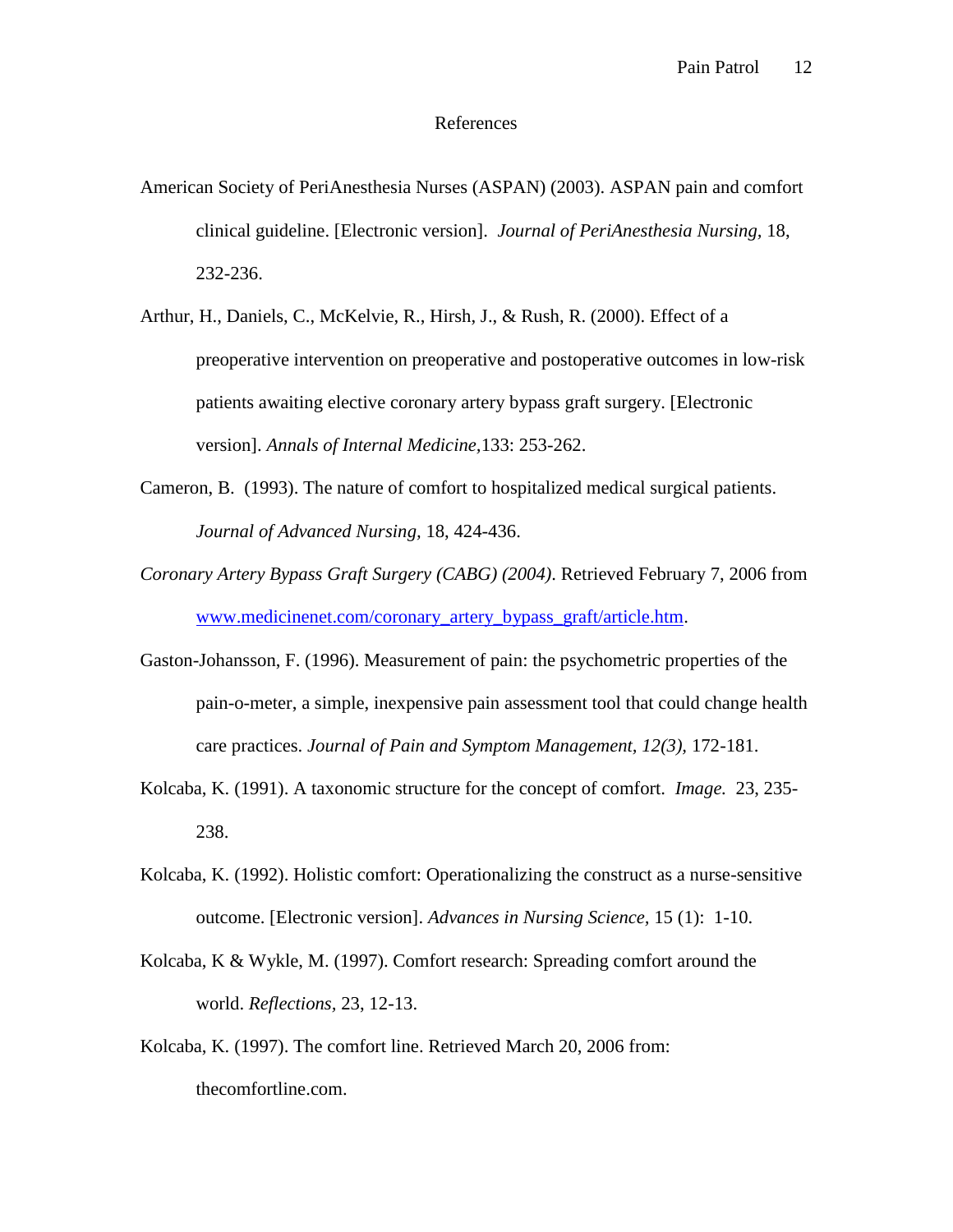- Kolcaba, K. (2003). *Comfort theory and practice: A vision for holistic health care and research.* New York: Springer.
- Lam, K.K., Chan, M.T.V., Chen, P.P., Ngan Kee, W.D., (2001). Structured Preoperative Patient Education for Patient-Controlled Analgesia. *Journal of Clinical Anesthesia, 13, 465-469.*
- Malinowski, A. & Stamler, L. (2002). Comfort: exploration of the concept in nursing. *Journal of Advanced Nursing,* 39 (6), 599-606.
- Morse, J.M. (2000). On comfort and comforting. *American Journal of Nursing,* 100, 34-38.
- Polit, D.F., Beck, C.T., (2004). Analyzing quantitative data: descriptive statistics. In M. Zuccarini & BCunningham (Eds.), *Nursing research* (7<sup>th</sup> ed.), (pp 451-476). Philadelphia: Lippincott.
- Polit, D.F., Beck, C.T., (2004). Designing ethical research. In M. Zuccarini & B. Cunningham (Eds.), *Nursing research* (7<sup>th</sup> ed.), (pp 150-154). Philadelphia: Lippincott.
- Watson, J., Stevens, B., Katz, J., Costello, J., Reid, G., & David, T. (2004). Impact of preoperative education on pain outcomes after coronary artery bypass graft surgery. [Electronic version]. *Pain,* 109: 73-85.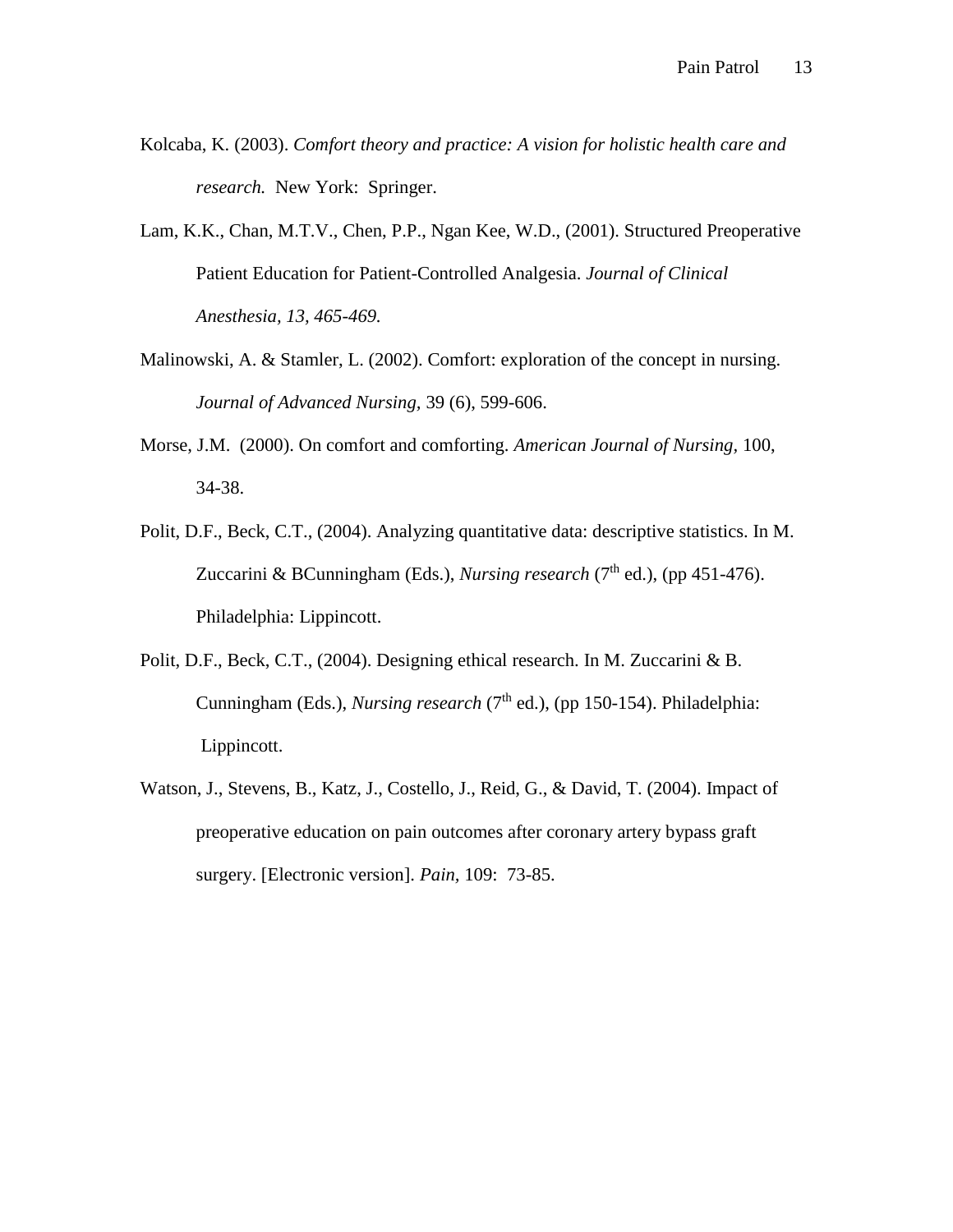Appendix A

# CONCEPTUAL FRAMEWORK\*

HEALTHCARE + NURSING + INTERVENING  $\leftrightarrow$  PERCEPTION NEEDS INTERVENTIONS VARIABLES OF COMFORT ↓ ↓ ↓ ↓ PREOPERATIVE + COMFORT + ANXIETY  $\leftrightarrow$  COMFORT CABG PAIN CONTRACT EXPECTATIONS (ASPAN)  $\updownarrow$ 

 INCREASED PAIN **CONTROL** 

\* This table is based on Comfort Theory adapted from Kolcaba, K. (2003).

*Comfort theory and practice: A vision for holistic health care and research.* New York:

Springer.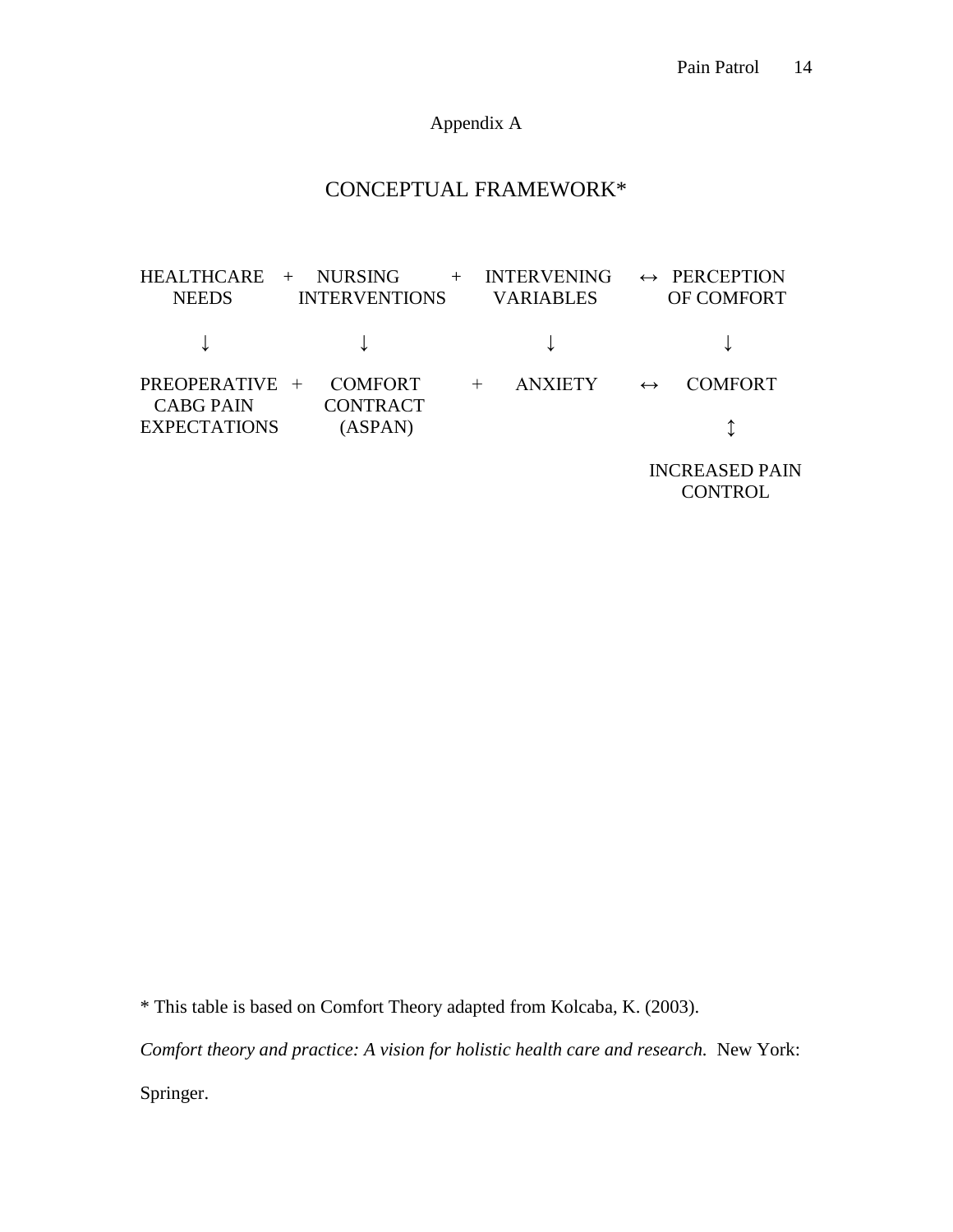### Appendix B

### **PAIN ASSESSMENT TOOL**



The Pain-O-Meter



Fig. 1. Side I of the Gaston-Johansson Pain-O-Meter (U.S. Patent 5,018,256, May 28, 1991).

pain tools to assess pain intensity in clinical practice is essential because adequate assessment is

Fig. 2. Side II of the Gaston-Johansson Pain-O-Meter (U.S. Patent 5,018,256, May 28, 1991).

#### How to Use:

The Pain-O-Meter is a hard plastic pain assessment tool. A visual analog scale is located on one side and requires the patient to move the marker along the 10cm vertical straight line to indicate pain intensity. A list of words may also be used to assign intensity of the affective and sensory component of pain, each receiving a numerical value (range, 1-5). The numbers are then added to indicate pain level. Both or one of the pain aspect assessment tools may be used to give a multidimensional assessment of patient pain (Gaston-Johansson, 1996).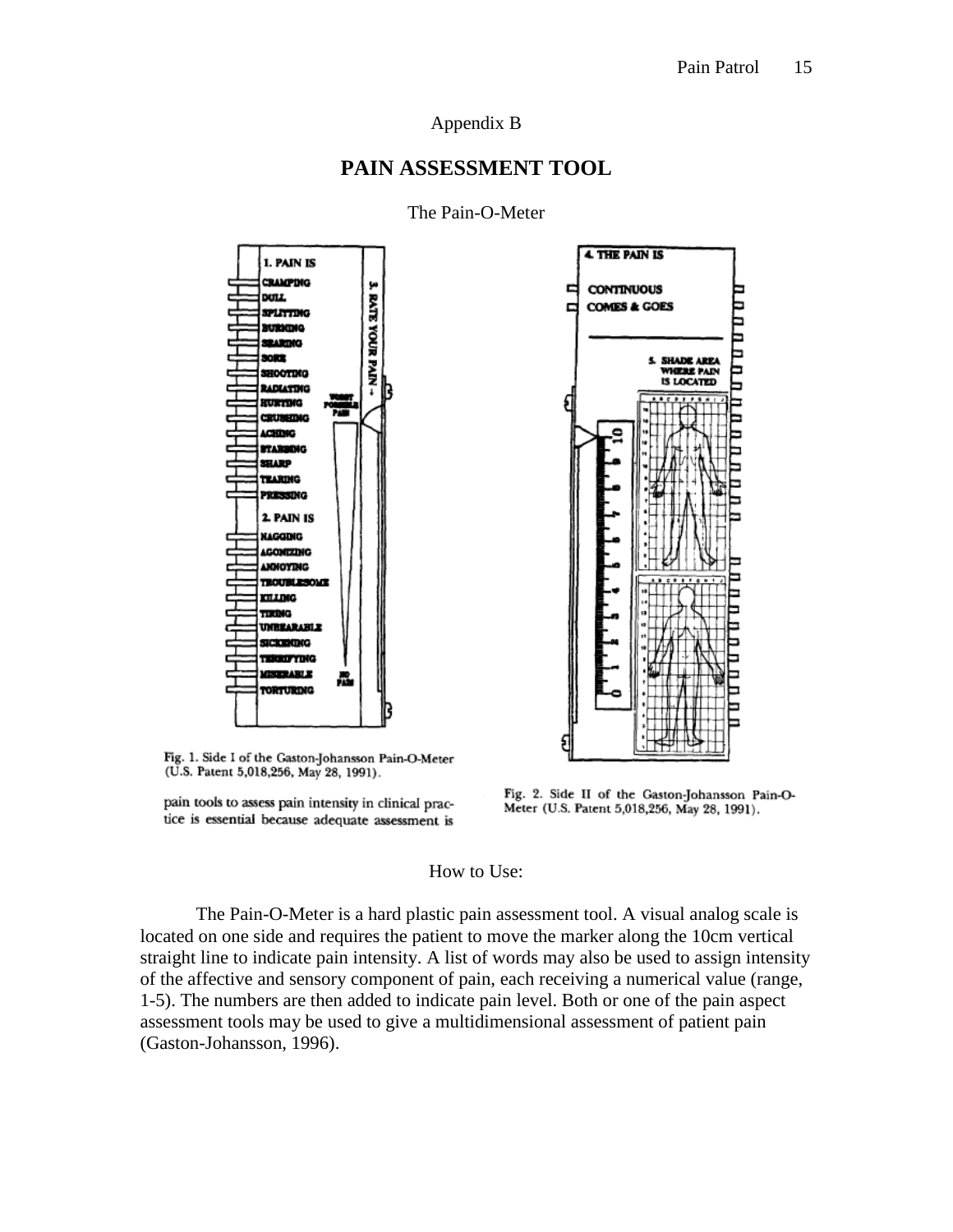# Appendix C

# **GENERAL COMFORT QUESTIONNAIRE**

|     |                                                  | Strongly<br>Agree<br>$\overline{4}$ | 3 | $\overline{2}$ | Strongly<br>Disagree<br>$\mathbf{I}$ |  |
|-----|--------------------------------------------------|-------------------------------------|---|----------------|--------------------------------------|--|
|     |                                                  |                                     |   |                |                                      |  |
| 1.  | My body is relaxed right now                     | $\overline{4}$                      | 3 | $\overline{2}$ | $\mathbf{1}$                         |  |
| 2.  | I feel useful because I'm working hard           | $\overline{4}$                      | 3 | $\overline{2}$ | $\mathbf{1}$                         |  |
| 3.  | I have enough privacy                            | $\overline{4}$                      | 3 | $\mathbf{2}$   | $\mathbf{1}$                         |  |
| 4.  | There are those I can depend on when I need help | $\overline{4}$                      | 3 | $\overline{2}$ | $\mathbf{1}$                         |  |
| 5.  | I don't want to exercise                         | $\overline{4}$                      | 3 | $\overline{2}$ | $\mathbf{1}$                         |  |
| 6.  | My condition gets me down                        | $\overline{4}$                      | 3 | $\overline{2}$ | $\mathbf{1}$                         |  |
| 7.  | I feel confident                                 | $\overline{4}$                      | 3 | $\overline{2}$ | $\mathbf{1}$                         |  |
| 8.  | I feel dependent on others                       | $\overline{4}$                      | 3 | $\overline{2}$ | $\mathbf{1}$                         |  |
| 9.  | I feel my life is worthwhile right now           | $\overline{4}$                      | 3 | $\overline{2}$ | $\mathbf{1}$                         |  |
| 10. | I am inspired by knowing that I am loved         | $\overline{4}$                      | 3 | $\overline{2}$ | $\mathbf{1}$                         |  |
| 11. | These surroundings are pleasant                  | $\overline{4}$                      | 3 | $\overline{2}$ | $\mathbf{1}$                         |  |
| 12. | The sounds keep me from resting                  | $\overline{4}$                      | 3 | $\overline{2}$ | $\mathbf{1}$                         |  |
| 13. | No one understands me                            | $\overline{4}$                      | 3 | $\overline{2}$ | $\mathbf{1}$                         |  |
| 14. | My pain is difficult to endure                   | $\overline{4}$                      | 3 | $\overline{2}$ | $\mathbf{1}$                         |  |
| 15. | I am inspired to do my best                      | $\overline{4}$                      | 3 | $\mathbf{2}$   | $\mathbf{1}$                         |  |
| 16. | I am unhappy when I am alone                     | $\overline{4}$                      | 3 | $\overline{2}$ | $\mathbf{1}$                         |  |
| 17. | My faith helps me to not be afraid               | $\overline{4}$                      | 3 | $\overline{2}$ | $\mathbf{1}$                         |  |
| 18. | I do not like it here                            | $\overline{4}$                      | 3 | $\mathbf{2}$   | $\mathbf{1}$                         |  |
| 19. | I am constipated right now                       | $\overline{4}$                      | 3 | $\overline{2}$ | $\mathbf{1}$                         |  |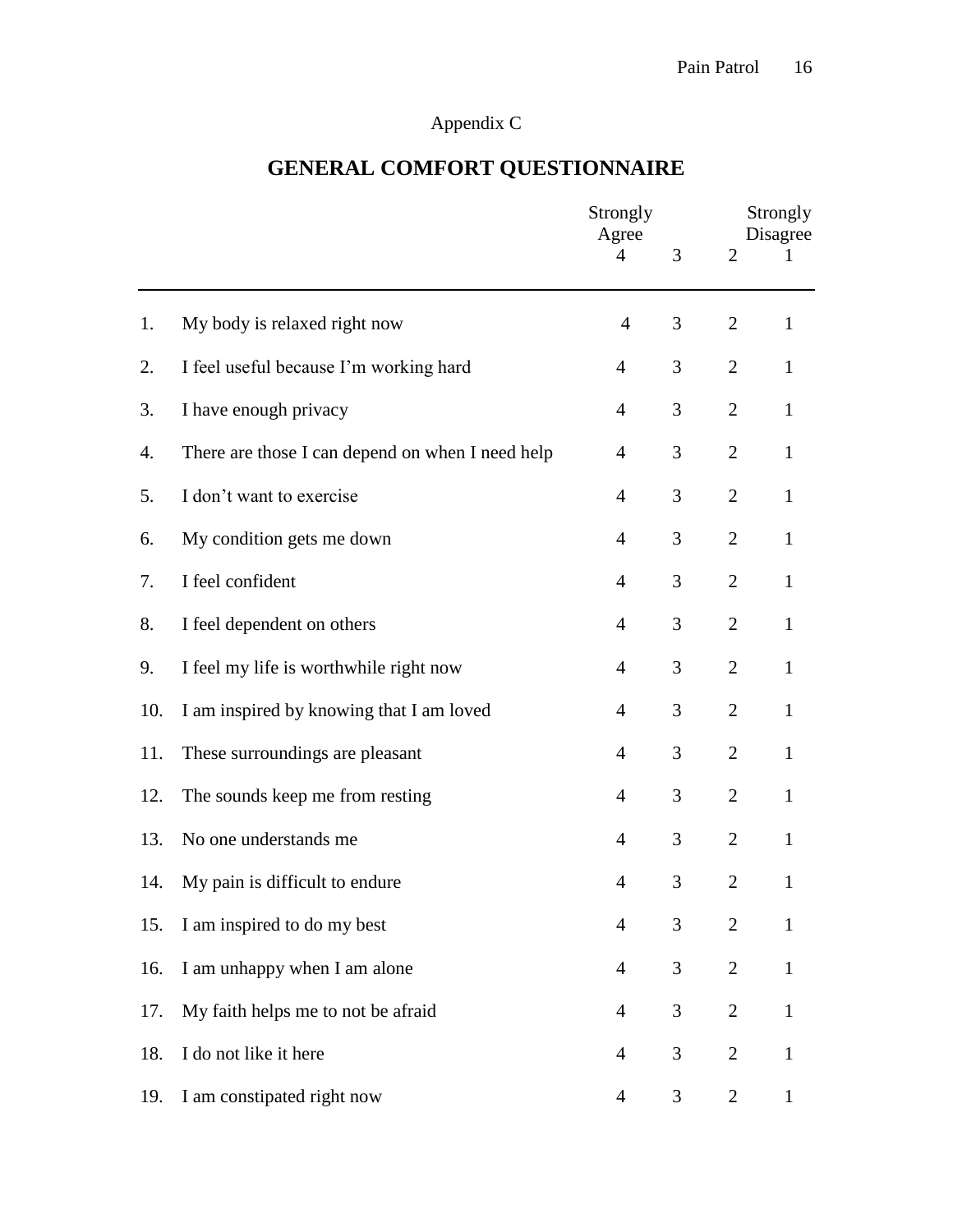|     |                                                           | Strongly<br>Agree |   |                | Strongly<br>Disagree |  |  |
|-----|-----------------------------------------------------------|-------------------|---|----------------|----------------------|--|--|
|     |                                                           | $\overline{4}$    | 3 | $\overline{2}$ | 1                    |  |  |
| 20. | I do not feel healthy right now                           | $\overline{4}$    | 3 | $\overline{2}$ | 1                    |  |  |
| 21. | This room makes me feel scared                            | $\overline{4}$    | 3 | $\overline{2}$ | $\mathbf{1}$         |  |  |
| 22. | I am afraid of what is next                               | 4                 | 3 | $\overline{2}$ | $\mathbf{1}$         |  |  |
| 23. | I have a favorite person(s) who makes me feel cared for   | 4                 | 3 | $\overline{2}$ | $\mathbf{1}$         |  |  |
| 24. | I have experienced changes which make me feel uneasy      | 4                 | 3 | $\overline{2}$ | $\mathbf{1}$         |  |  |
| 25. | I am hungry                                               | $\overline{4}$    | 3 | $\overline{2}$ | $\mathbf{1}$         |  |  |
| 26. | I would like to see my doctor more often                  | 4                 | 3 | $\overline{2}$ | 1                    |  |  |
| 27. | The temperature in this room is fine                      | $\overline{4}$    | 3 | $\overline{2}$ | 1                    |  |  |
| 28. | I am very tired                                           | 4                 | 3 | $\overline{2}$ | $\mathbf{1}$         |  |  |
| 29. | I can rise above my pain                                  | 4                 | 3 | $\overline{2}$ | $\mathbf{1}$         |  |  |
| 30. | The mood around here uplifts me                           | $\overline{4}$    | 3 | $\overline{2}$ | 1                    |  |  |
| 31. | I am content                                              | $\overline{4}$    | 3 | $\overline{2}$ | $\mathbf{1}$         |  |  |
| 32. | This chair (bed) makes me hurt                            | 4                 | 3 | $\overline{2}$ | 1                    |  |  |
| 33. | This view inspires me                                     | 4                 | 3 | $\overline{2}$ | 1                    |  |  |
| 34. | My personal belongings are not here                       | 4                 | 3 | $\overline{2}$ | 1                    |  |  |
| 35. | I feel out of place here                                  | $\overline{4}$    | 3 | $\overline{2}$ | 1                    |  |  |
| 36. | I feel good enough to walk                                | 4                 | 3 | $\overline{2}$ | $\mathbf{1}$         |  |  |
| 37. | My friends remember me with their cards and phone calls 4 |                   | 3 | $\mathbf{2}$   | $\mathbf{1}$         |  |  |
| 38. | My beliefs give me peace of mind                          | $\overline{4}$    | 3 | $\mathfrak{2}$ | $\mathbf{1}$         |  |  |
| 39. | I need to be better informed about my health              | $\overline{4}$    | 3 | $\overline{2}$ | 1                    |  |  |
| 40. | I feel out of control                                     | 4                 | 3 | $\overline{2}$ |                      |  |  |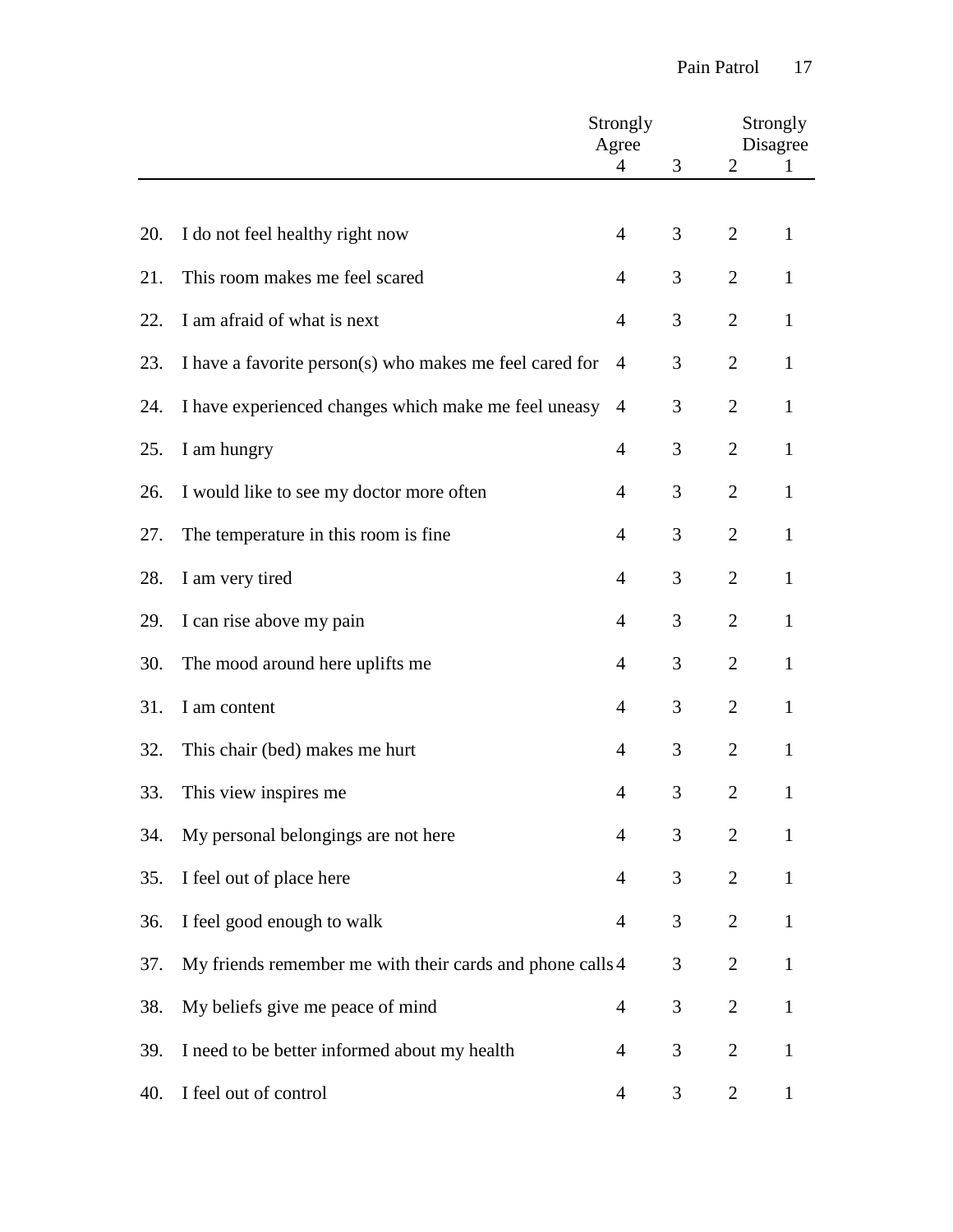|     |                                            | Strongly<br>Agree |                | Strongly<br>Disagree |              |  |
|-----|--------------------------------------------|-------------------|----------------|----------------------|--------------|--|
|     |                                            | $\overline{4}$    | 3 <sup>7</sup> | $\overline{2}$       | $\mathbf{1}$ |  |
|     |                                            |                   |                |                      |              |  |
|     | 41. I feel crummy because I am not dressed | $\overline{4}$    | $\mathfrak{Z}$ | $\overline{2}$       | 1            |  |
|     | 42. This room smells terrible              | $\overline{4}$    | 3              | 2                    | $\mathbf{1}$ |  |
|     | 43. I am alone but not lonely              | $\overline{4}$    | 3              | $\overline{2}$       | $\mathbf{1}$ |  |
|     | 44. I feel peaceful                        | $\overline{4}$    | 3              | 2                    | $\mathbf{1}$ |  |
| 45. | I am depressed                             | $\overline{4}$    | 3              | 2                    | $\mathbf{1}$ |  |
|     | 46. I have found meaning in my life        | $\overline{4}$    | 3              | $\overline{2}$       | $\mathbf{1}$ |  |
| 47. | It is easy to get around here              | $\overline{4}$    | 3              | 2                    | $\mathbf{1}$ |  |
|     | 48. I need to feel good again              | $\overline{4}$    | 3              | $\overline{2}$       |              |  |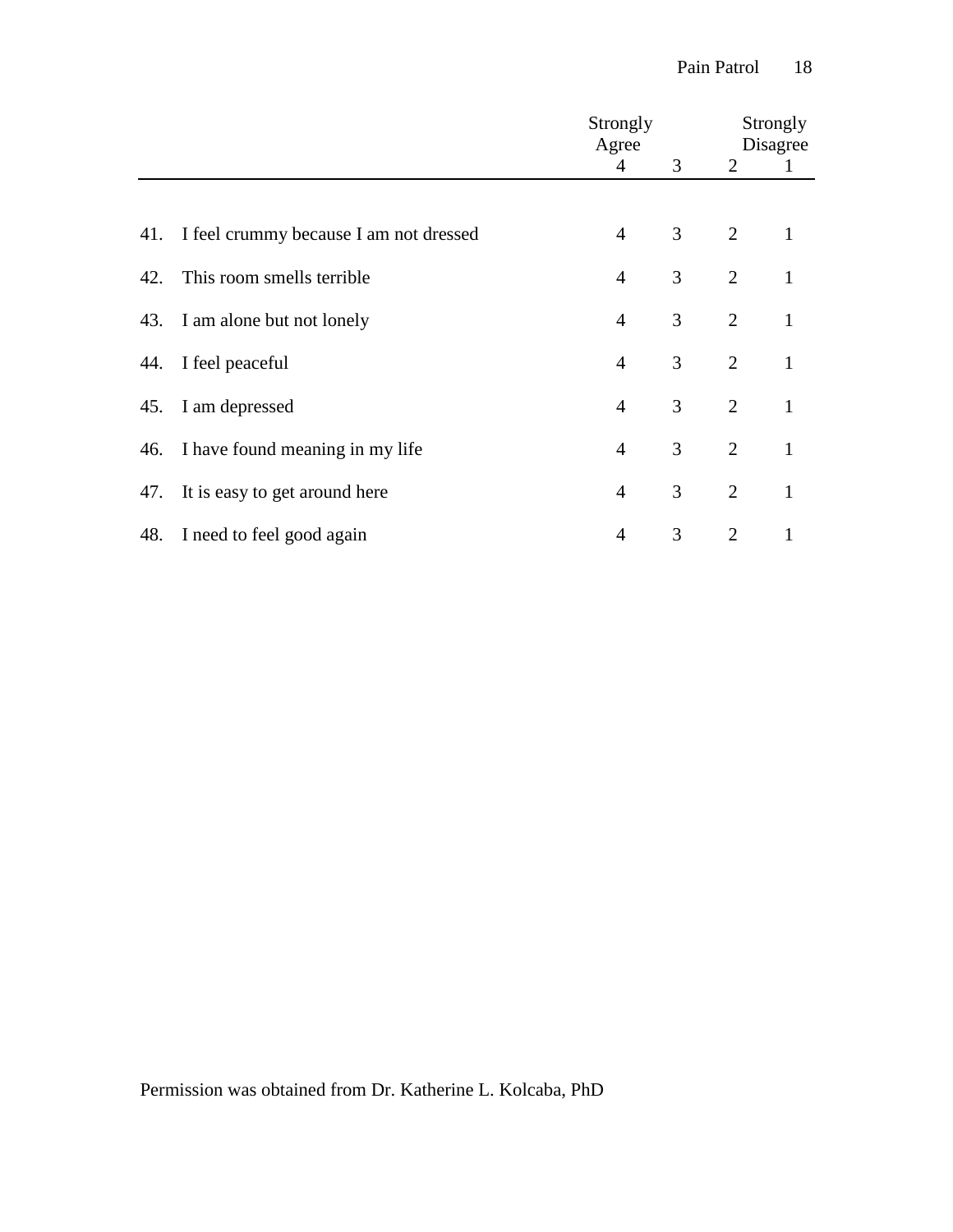# Appendix D

# **Comfort Contract Intervention Protocol**

### Procedure

- 1. The nurse will enter patient's room in either the preoperative holding area or on the patient's specific unit within a 24-hour time period before surgery.
- 2. Consent for research study will be obtained. Questions will be answered regarding the study's purpose, risks and benefits.
- 3. After the consent is obtained and questions answered, the patient will complete the Pain Assessment Tool (Appendix B) and the General Comfort Questionnaire (Appendix C).
- 4. Randomization will determine whether patients are in the experimental group or the control group.
- 5. Patients assigned to both the experimental group and control group will complete the Pain Assessment Tool and General Comfort Questionnaire at the four designated collection times, the first being within 24 hours preoperatively. In addition, patients in the experimental group will complete a Comfort Contract (Appendix E) while patients in the control group will receive usual care per hospital standards.
- 6. The patients will enter into the operating suite and the operation will be performed.
- 7. At day one (24 hours), day three (96 hours) and day five (120 hours), the Pain Assessment Tool and the General Comfort Questionnaire will be completed by the patient. If the patient is either unable to answer or chooses not to answer either the Pain Assessment Tool or the General Questionnaire after the specified time frame, he/she will be removed from the study.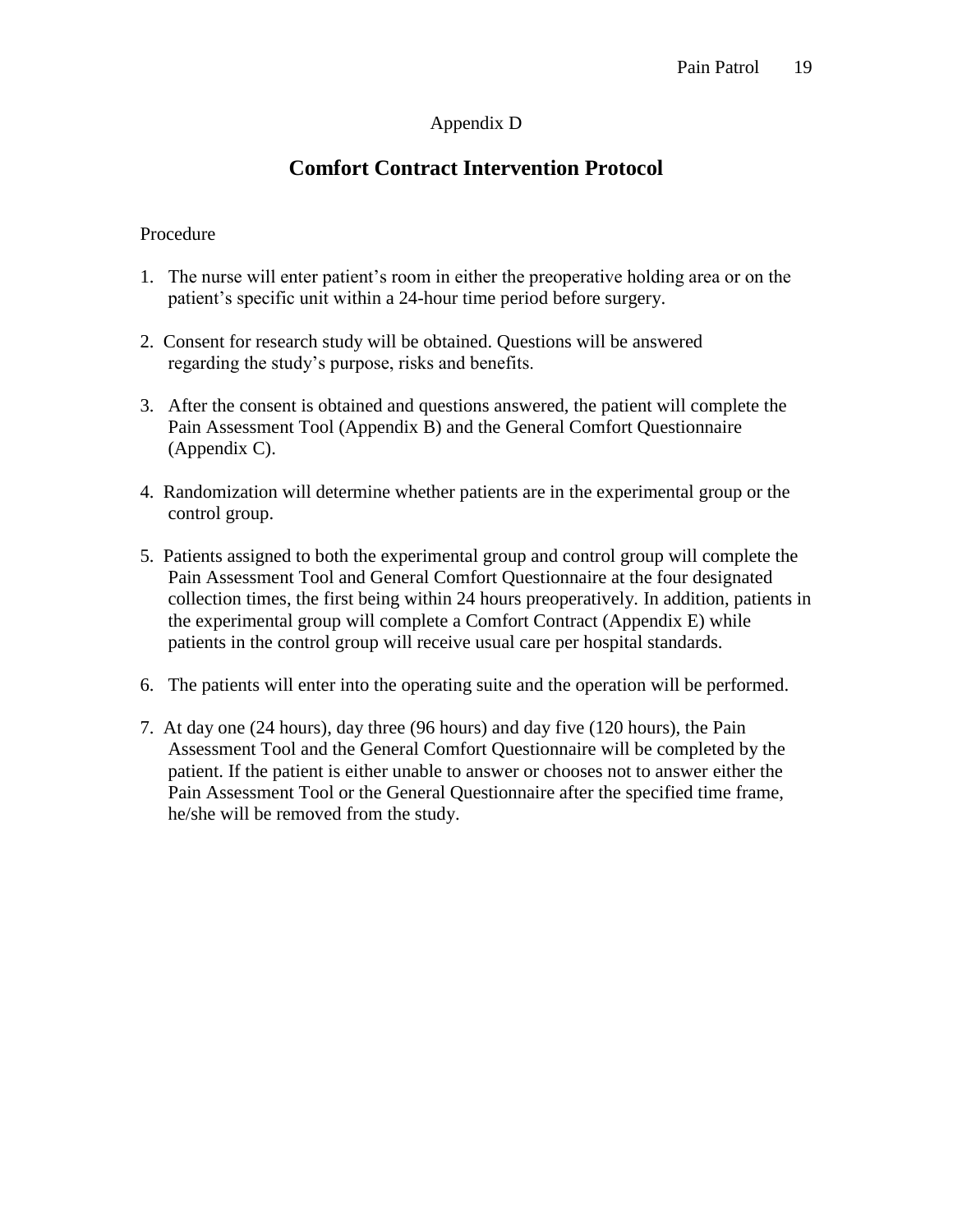## Appendix E

Expiration Date

# **Comfort Contract**

Thank you for taking the time to complete the comfort contract. The purpose of this contract is to increase your comfort and pain control while you are hospitalized. Please circle one response for all items except when indicated otherwise. Please take your time and complete the following questions.

### **Please use the following scale to answer the provided questions:**

| <b>Extreme discomfort</b> |  |  | `omfort |  |  |  | <b>Extreme comfort</b> |  |  |  |  |
|---------------------------|--|--|---------|--|--|--|------------------------|--|--|--|--|
|                           |  |  |         |  |  |  |                        |  |  |  |  |

## The Comfort Experience:

1. I expect a comfort level of:

a. \_\_\_\_\_\_\_\_\_ when the anesthesia wears off.

b. \_\_\_\_\_\_\_ on post operative day 1

c. \_\_\_\_\_\_\_ on post operative day 3 (when ambulating)

d. \_\_\_\_\_\_\_ on post operative day 5 (study conclusion day)

2. These interventions might assist to increase my comfort:

Warming Blanket (Recovery Room) Pet Visitation

Music **Cold Wash Cloth** 

(When Anesthesia wears off)

Pillows – location: \_\_\_\_\_\_\_\_\_\_\_ Family Visits

Massage

Other \_\_\_\_\_\_\_\_\_\_\_\_\_\_\_\_

## **(CIRCLE ALL THAT APPLY)**

3. In the past, I have required (small, moderate, large) amounts of pain medication to keep me comfortable.

4. I have had success with the following medications during my previous admissions to the hospital  $\Box$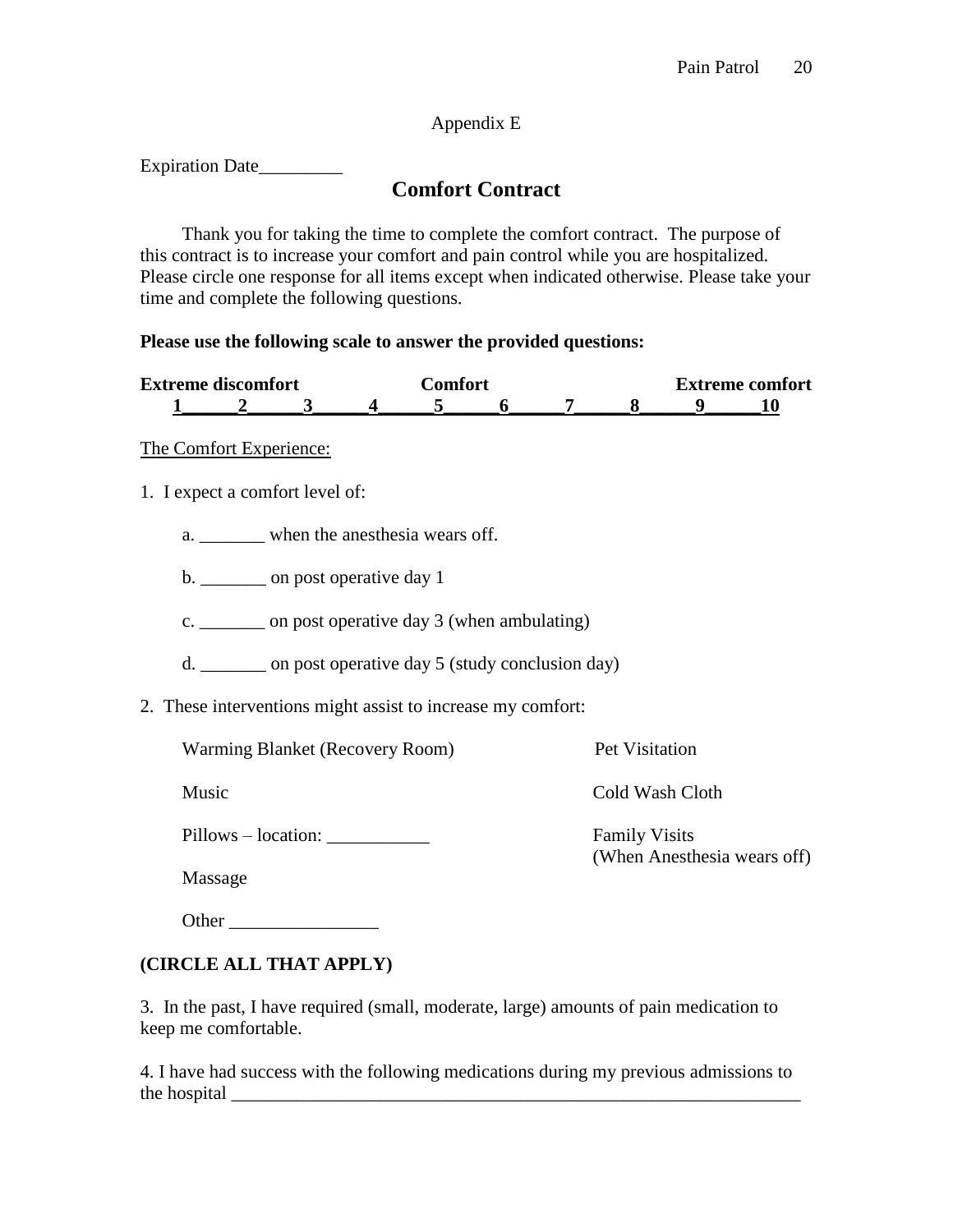5. The following medications I had taken have resulted in undesirable outcomes \_\_\_\_\_\_\_

\_\_\_\_\_\_\_\_\_\_\_\_\_\_\_\_\_\_\_\_\_\_\_\_\_\_\_\_\_\_\_\_\_\_\_\_\_\_\_\_\_\_\_\_\_\_\_\_\_\_\_\_\_\_\_\_\_\_\_\_\_\_\_\_\_\_\_\_\_\_\_

The undesirable outcomes have included \_\_\_\_\_\_\_\_\_\_\_\_\_\_\_\_\_\_\_\_\_\_\_\_\_\_\_\_\_\_\_\_\_\_\_\_\_\_

Nursing Interventions:

- 6. I prefer personal hygiene to be performed during the (morning, afternoon, evening).
- 7. I prefer my family to be present (all the time, occasionally, not at all) during my recovery.
- 8. I wish to have the following family member present: \_\_\_\_\_\_\_\_\_\_\_\_\_\_\_\_\_\_\_\_\_\_\_.
- 9. I prefer to exclude the following persons from visiting my room\_\_\_\_\_\_\_\_\_\_\_\_\_.
- 10. I prefer to have a fan present in my room. (Yes/No)
- 11. I prefer updates regarding my status (only when asked, daily, not at all).

This contract was Adapted from the ASPAN Comfort Guidelines© with the permission of Katherine L. Kolcaba, PhD.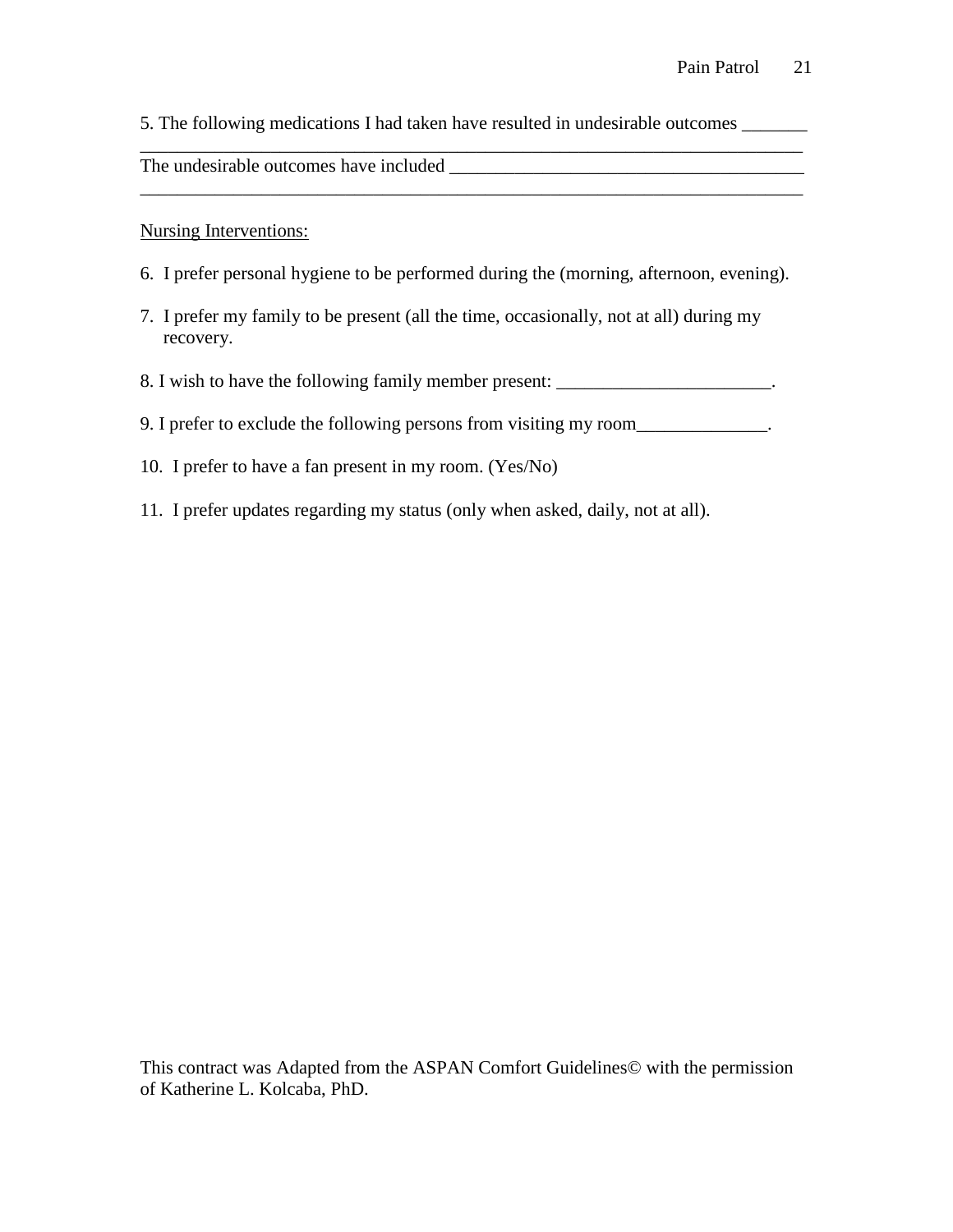# Appendix F

# **Research Participant Demographic Sheet**

PARTICIPANT ID #

Participant name: \_\_\_\_\_\_\_\_\_\_\_\_\_\_\_\_\_\_\_\_\_\_\_\_\_\_\_\_\_\_\_\_\_\_\_

Address: \_\_\_\_\_\_\_\_\_\_\_\_\_\_\_\_\_\_\_\_\_\_\_\_\_\_\_\_\_\_\_\_\_\_\_\_\_\_\_\_\_\_

Phone number: ( )\_\_\_\_\_\_\_--\_\_\_\_\_\_\_\_

Date of birth:  $\frac{\sqrt{2}}{2}$ 

Gender: Male □ Female □

Race/ethnicity: African-American□ American Indian□ Asian Indian□ Asian□ Caucasian□ Hispanic□ other□

Highest educational level attained: <9th grade□ high school□ undergraduate □

graduate□ other□

Marital status: single  $\Box$  married  $\Box$  separated  $\Box$  divorced  $\Box$ widowed □

Income level: \$\_\_\_\_\_\_\_\_\_

Insurance: Medicaid  $\Box$  Medicare  $\Box$  Private  $\Box$